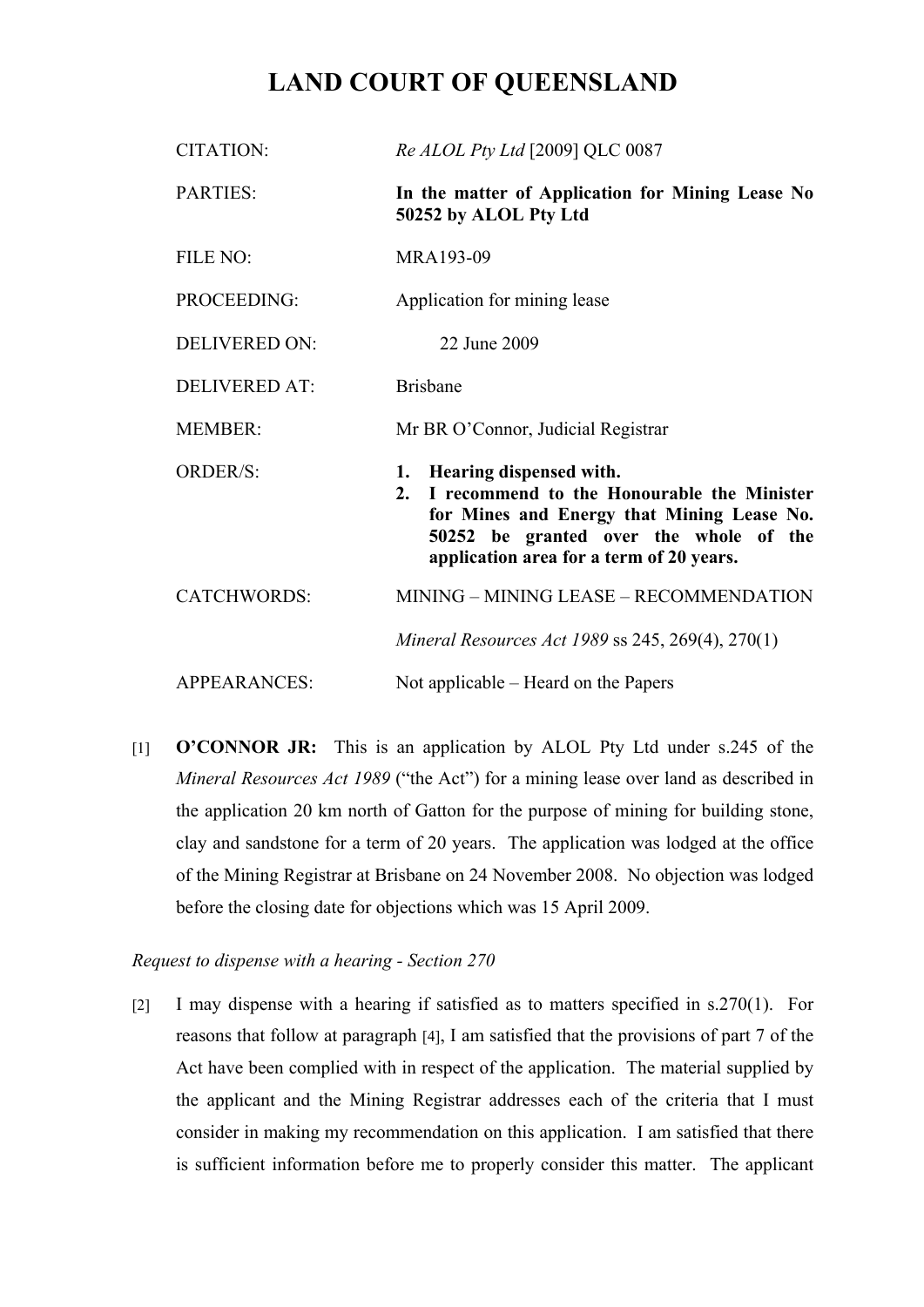has requested that the matter be dealt with on the papers by a member sitting alone. Accordingly, I order that a hearing of this application be dispensed with.

## *Section 269(4) criteria*

[3] In taking account of and considering the criteria specified in s.269(4), I have relied upon the Additional Information and Statutory Declaration sworn by the applicant. I have also relied upon the other material lodged by the applicant with the Department of Mines and Energy and provided by the Mining Registrar to this Court and the Mining Registrar's Report in relation to this application. These reasons refer to the salient points, but not to all the relevant evidence, that I have taken into account in making my recommendation.

# *Section 269(4)(a) – Have the provisions of the Act been complied with?*

[4] A Certificate of Application was issued by the Registrar on 6 March 2009 which can only be done if the Registrar is satisfied that the applicant is eligible to apply for the mining lease and has complied with the requirements of the Act for an application under s.245 with respect to marking out, notification, service and posting of documents.

# *Section 269(4)(b) – Is the land applied for mineralised or are the other purposes for which the lease is sought appropriate?*

[5] The application seeks the grant of a mining lease for the principal purpose of mining for building stone, clay and sandstone. These minerals have been produced from this area in the past. The area is generally known for the production of these minerals and I am satisfied that the area is generally mineralised.

*Section 269(4(c) – If the land applied for is mineralised, will there be an acceptable level of development and utilisation of the mineral resources within the area applied for?*

[6] The applicant proposes to mine the area with machinery and a mobile plant which is common practice in this area. There is no evidence to suggest that there will not be an acceptable level of development and utilisation of the mineral resource in the area.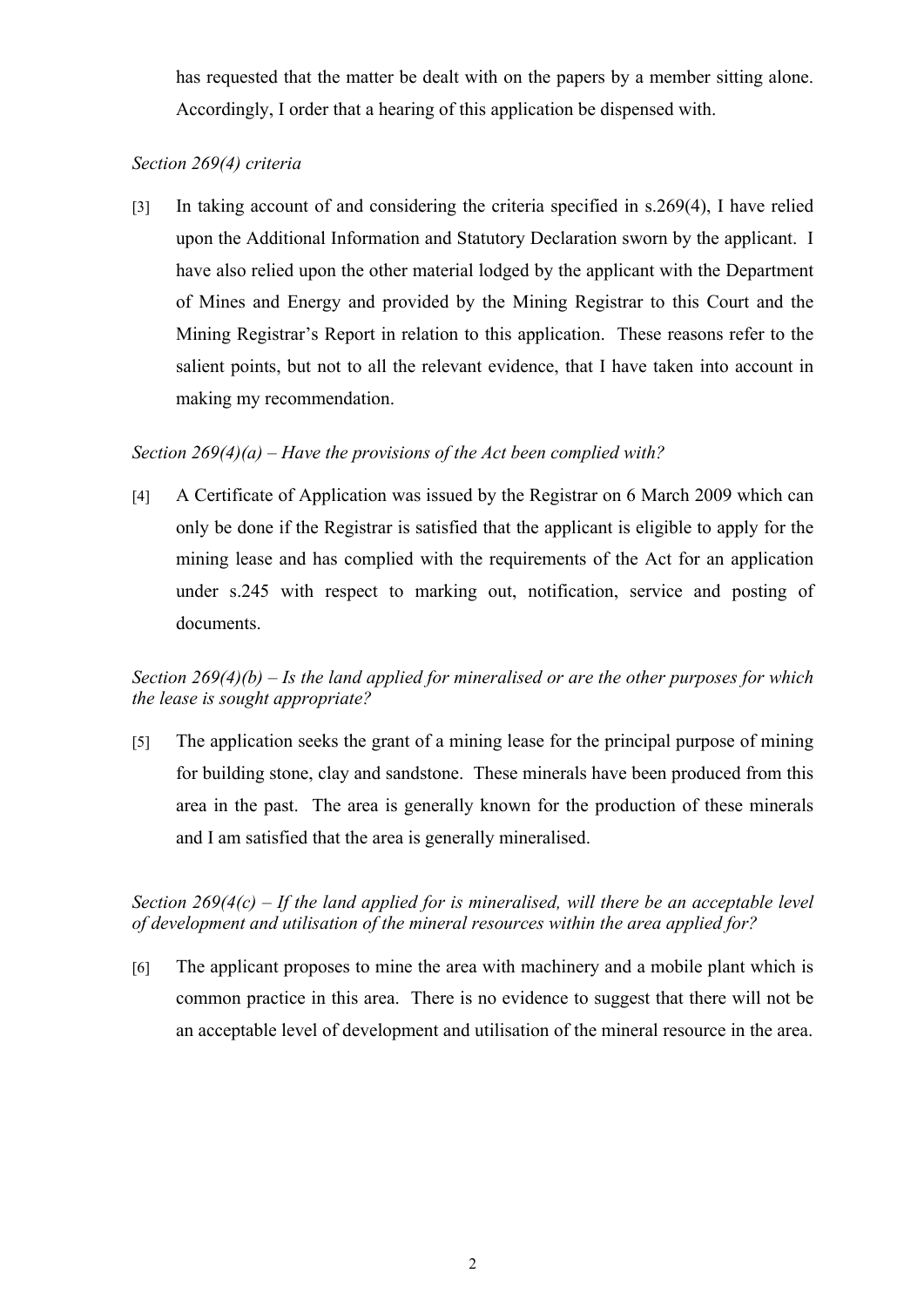*Section 269(4)(d) – Is the land and the surface area of that land in respect of which the mining lease is sought of an appropriate size and shape?* 

[7] The boundaries of the lease have been determined by the area of potential mineralisation. The applicant has sought a mining lease over the whole of the surface area. There is no evidence to indicate the size and shape is not appropriate.

## *Section 269(4)(e) Is the term sought appropriate?*

[8] The applicant seeks a term of 20 years. There is no evidence to suggest that a 20 year term is inappropriate. The applicant has the option of surrender if mining and rehabilitation is completed before the term expires.

*Section 269(4)(f) – Has the Applicant the necessary financial and technical capabilities to carry on mining operations under the proposed mining lease?* 

[9] The applicant has sufficient assets, including the mining equipment required, to undertake the proposed operation. I am satisfied the applicant has or has access to the necessary financial and technical resources.

*Section 269(4)(g) – Has the past performance of the Applicant been satisfactory?*

[10] The applicant has not previously been involved in mining activities.

*Section 269(4)(h) – Will any disadvantage result to the holders of existing exploration permits or mineral development licences or existing Applicants for exploration permits or mineral development licences?*

[11] There are no other holders or applicants for exploration tenures who would be affected by the grant.

*Section 269(4)(I) – Do the operations to be carried on under the authority of the mining lease conform to sound land use management?* 

[12] The current land use is low intensity grazing.

*Section 269(4) (j) – Will there be any adverse environmental impacts, and if so, the extent thereof?*

[13] The draft environmental authority was issued. It requires the applicant to comply with the standard environmental conditions contained in the Code of Environmental Compliance for Mining Lease Projects.